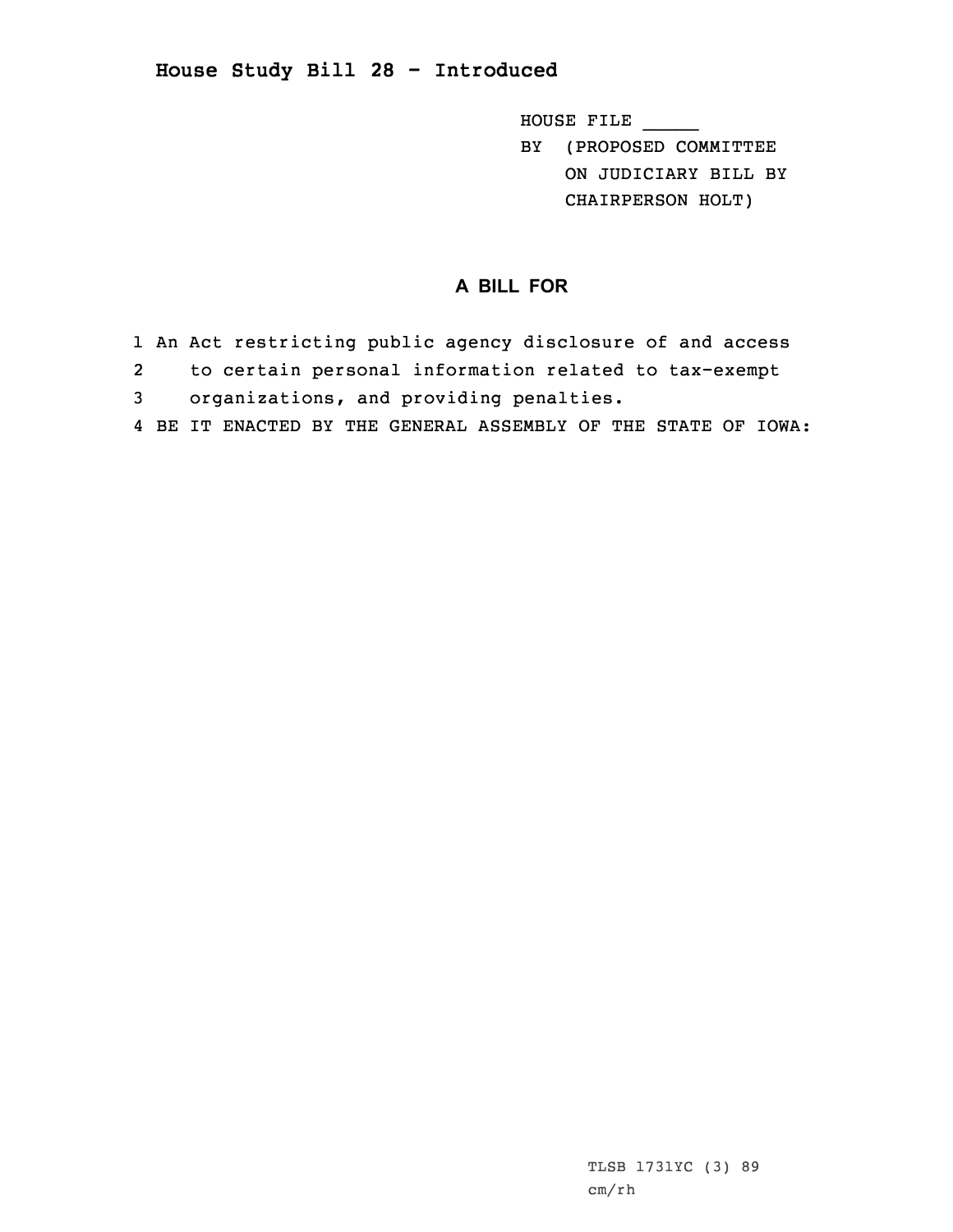H.F. \_\_\_\_\_

1 Section 1. Section 22.7, Code 2021, is amended by adding the 2 following new subsection:

3 NEW SUBSECTION. 74. Personal information as defined in 4 section 22A.1.

5 Sec. 2. NEW SECTION. **22A.1 Definitions.**

 1. *"Personal information"* means any list, record, register, registry, roll, roster, or other compilation of data that directly or indirectly identifies <sup>a</sup> person as <sup>a</sup> member, supporter, or volunteer of, or donor of financial or nonfinancial support to, any entity which is exempt from taxation under section 501(c) of the federal Internal Revenue Code. *"Personal information"* does not include information reportable to the secretary of state pursuant to section 504.1613 or information provided to the attorney general or state auditor pursuant to chapter 504 or 537, or section 16 714.16.

<sup>17</sup> 2. *"Public agency"* means all of the following:

18 *a.* <sup>A</sup> state or municipal governmental unit, including but not 19 limited to the state of Iowa, and department, agency, office, 20 commission, board, or division of the state.

21 *b.* <sup>A</sup> political subdivision of the state, including but not 22 limited to <sup>a</sup> county, city, township, village, school district, 23 or community college merged area.

24 *c.* An agency, authority, council, board, or commission of <sup>a</sup> 25 political subdivision of the state.

26 *d.* <sup>A</sup> state or local court, tribunal, or other judicial or 27 quasi-judicial body.

 Sec. 3. NEW SECTION. **22A.2 Personal information protected.** 1. <sup>A</sup> public agency shall not do any of the following: *a.* Require an entity which is exempt from taxation under section 501(c) of the federal Internal Revenue Code to provide the public agency with personal information.

33 *b.* Release, publicize, or otherwise disclose personal 34 information in the possession of the public agency without 35 the express, written permission of every member, supporter,

 $-1-$ 

LSB 1731YC (3) 89 cm/rh 1/5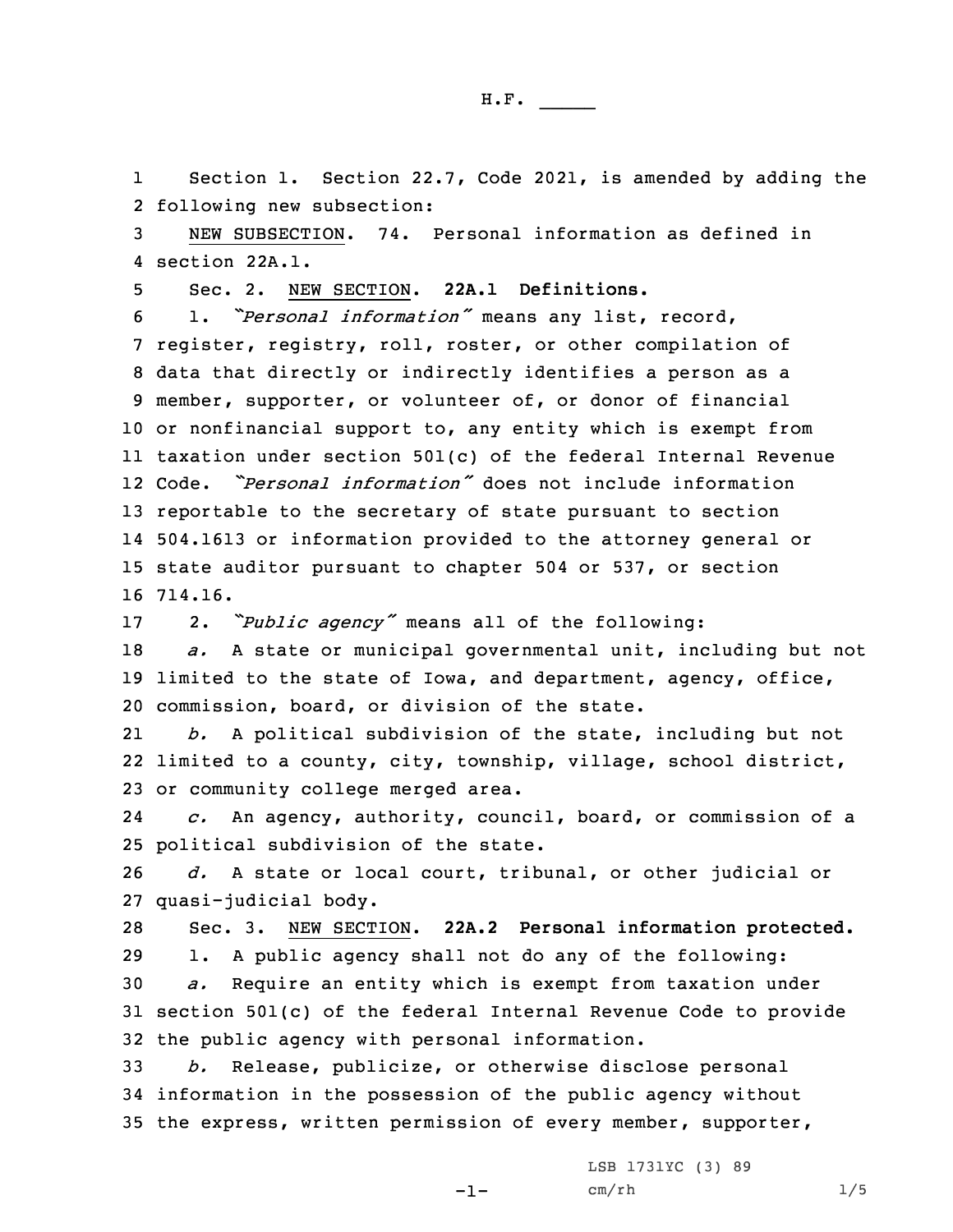1 volunteer, and donor of the tax-exempt entity identified in the 2 information and the tax-exempt entity.

 *c.* Request or require <sup>a</sup> current or prospective contractor with the public agency to provide the public agency with <sup>a</sup> list of entities exempt from taxation under section 501(c) of the federal Internal Revenue Code to which the contractor has provided financial or nonfinancial support.

8 2. This section does not prohibit any of the following: 9 *a.* Disclosure of personal information pursuant to <sup>a</sup> lawful 10 warrant issued by <sup>a</sup> court of competent jurisdiction.

11 *b.* Disclosure of personal information pursuant to <sup>a</sup> lawful 12 request for discovery if all of the following requirements are 13 met:

14 (1) The requestor demonstrates <sup>a</sup> compelling need for the 15 personal information by clear and convincing evidence.

16 (2) The requestor obtains <sup>a</sup> protective order barring 17 disclosure of personal information to any person not directly 18 involved in the litigation.

 *c.* Disclosure of personal information pursuant to an agreement between <sup>a</sup> public agency and an entity which is exempt from taxation under section 501(c) of the federal Internal Revenue Code.

23 Sec. 4. NEW SECTION. **22A.3 Civil penalties.**

24 1. <sup>A</sup> person alleging <sup>a</sup> violation of this chapter, section 25 504.1604, subsection 5, or section 504.1605, subsection 5, may 26 bring <sup>a</sup> civil action for injunctive relief, damages, or both. 27 Damages may include either of the following:

 *a.* Not less than two thousand five hundred dollars in compensatory damages for injury and loss for each violation. *b.* For an intentional violation, not more than three times the amount described in paragraph *"a"* for each violation. 2. <sup>A</sup> court may, in its discretion, award all or <sup>a</sup> portion of

33 the costs of litigation, including reasonable attorney fees and 34 witness fees, to the complainant.

 $-2-$ 

35 Sec. 5. NEW SECTION. **22A.4 Criminal penalties.**

LSB 1731YC (3) 89 cm/rh 2/5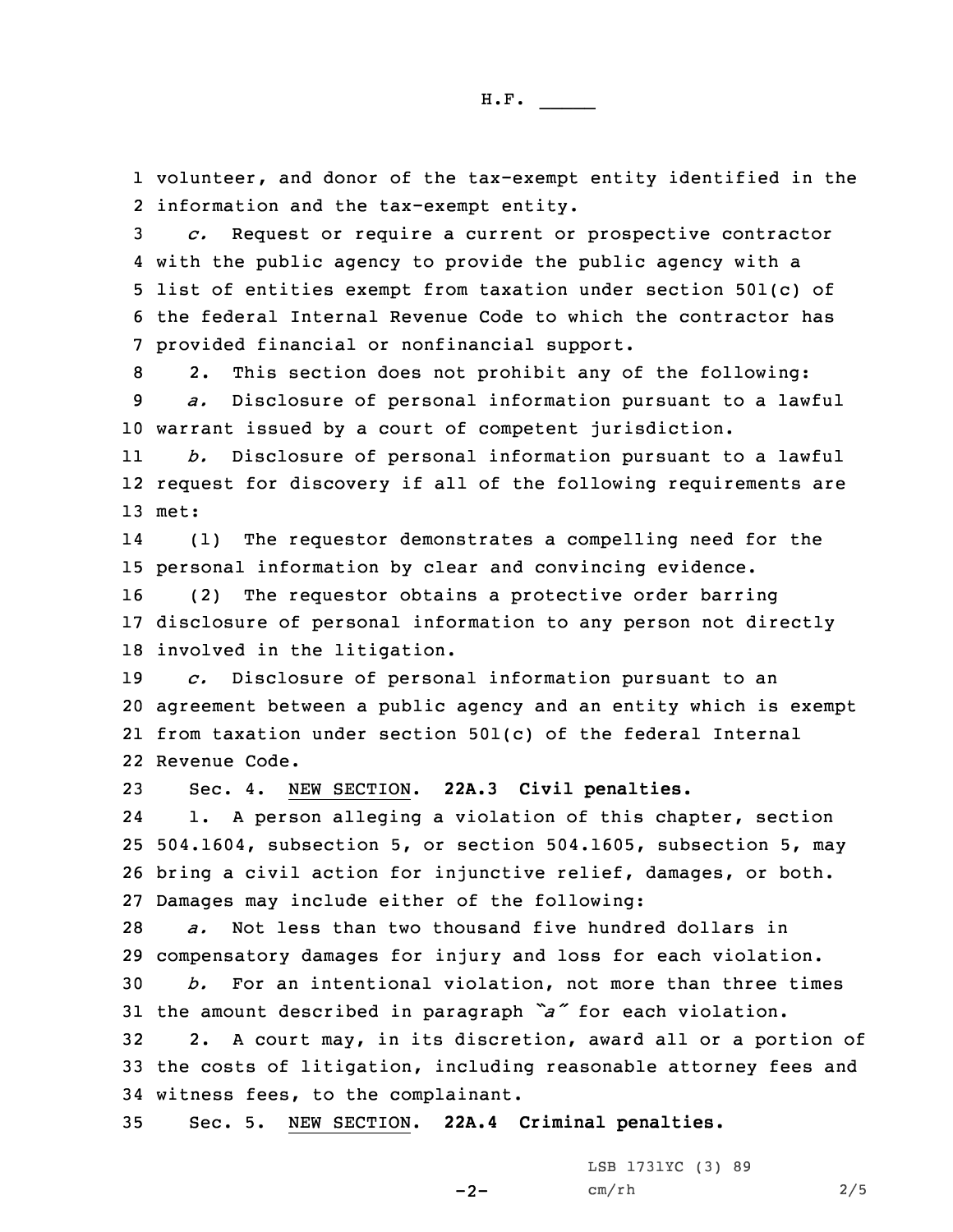1 <sup>A</sup> person who knowingly violates <sup>a</sup> provision of this chapter, section 504.1604, subsection 5, or section 504.1605, subsection 5, is guilty of <sup>a</sup> serious misdemeanor punishable by imprisonment for not more than ninety days or <sup>a</sup> fine of not more than one thousand dollars, or both.

6 Sec. 6. NEW SECTION. **22A.5 Campaign disclosure Act not** 7 **affected.**

8 This chapter shall not affect any provision of chapter 68A. 9 Sec. 7. Section 504.1604, Code 2021, is amended by adding 10 the following new subsection:

11 NEW SUBSECTION. 5. If the court orders inspection of records containing personal information as defined in section 22A.1, such inspection shall be made under seal from public disclosure. <sup>A</sup> person who violates this subsection is subject to civil penalties under section 22A.3. <sup>A</sup> person who knowingly violates this subsection is subject to criminal penalties under section 22A.4.

18 Sec. 8. Section 504.1605, Code 2021, is amended by adding 19 the following new subsection:

 NEW SUBSECTION. 5. To obtain personal information as defined in section 22A.1. <sup>A</sup> person who violates this subsection is subject to civil penalties under section 22A.3. <sup>A</sup> person who knowingly violates this subsection is subject to criminal penalties under section 22A.4.

25 EXPLANATION

26 **The inclusion of this explanation does not constitute agreement with** <sup>27</sup> **the explanation's substance by the members of the general assembly.**

 This bill relates to certain personal information in the possession of certain tax-exempt and governmental entities. The bill prohibits <sup>a</sup> public agency, defined in the bill to include any governmental entity of Iowa or <sup>a</sup> political subdivision, from seeking the disclosure of personal information from an organization exempt from taxation under section 501(c) of the federal Internal Revenue Code that would directly or indirectly reveal the identity of <sup>a</sup> member,

 $-3-$ 

LSB 1731YC (3) 89 cm/rh 3/5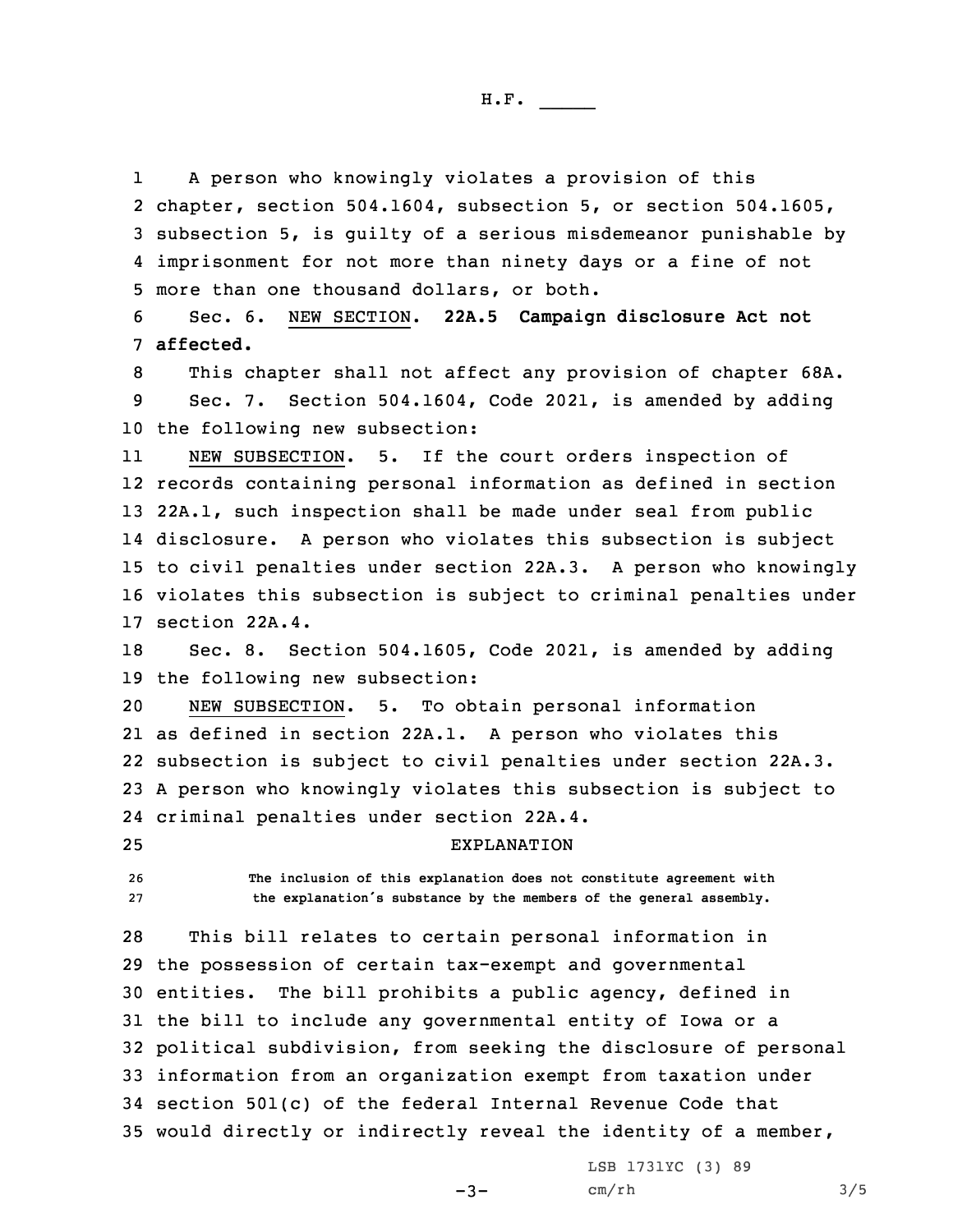supporter, volunteer, or donor of the organization, or from requesting from <sup>a</sup> current or potential contractor <sup>a</sup> list of tax-exempt organizations that the contractor has supported. The bill also prohibits <sup>a</sup> public agency from publishing any such information that the public agency possesses.

 The bill allows the disclosure of personal information pursuant to <sup>a</sup> lawful warrant or discovery request. However, the bill requires the proponent of such <sup>a</sup> discovery request to show <sup>a</sup> compelling need for the information by clear and convincing evidence and to obtain <sup>a</sup> protective order barring unnecessary disclosure of the information.

12 The bill also allows disclosure of personal information pursuant to an agreement between an organization and <sup>a</sup> public agency. The bill exempts from the definition of "personal information" information that must be reported to the secretary of state, attorney general, or state auditor pursuant to certain specified provisions of law.

 The bill amends the revised Iowa nonprofit corporation Act to require any inspection of corporate records containing personal information to be made under seal from public disclosure. The bill also prohibits corporate records from being used to obtain personal information.

23 The bill exempts personal information for purposes of the 24 bill from the definition of public records under Code chapter 25 22.

 <sup>A</sup> person who violates <sup>a</sup> provision of the bill is subject to <sup>a</sup> civil penalty of not less than \$2,500 per violation, and not more than three times that amount for an intentional violation. The bill allows <sup>a</sup> court to award to <sup>a</sup> prevailing plaintiff an amount equal to all or <sup>a</sup> portion of the costs of litigation, including attorney and witness fees.

 <sup>A</sup> person who knowingly violates <sup>a</sup> provision of the bill is guilty of <sup>a</sup> serious misdemeanor punishable by confinement for not more than 90 days or <sup>a</sup> fine of not more than \$1,000, or 35 both.

 $-4-$ 

LSB 1731YC (3) 89  $cm/rh$  4/5